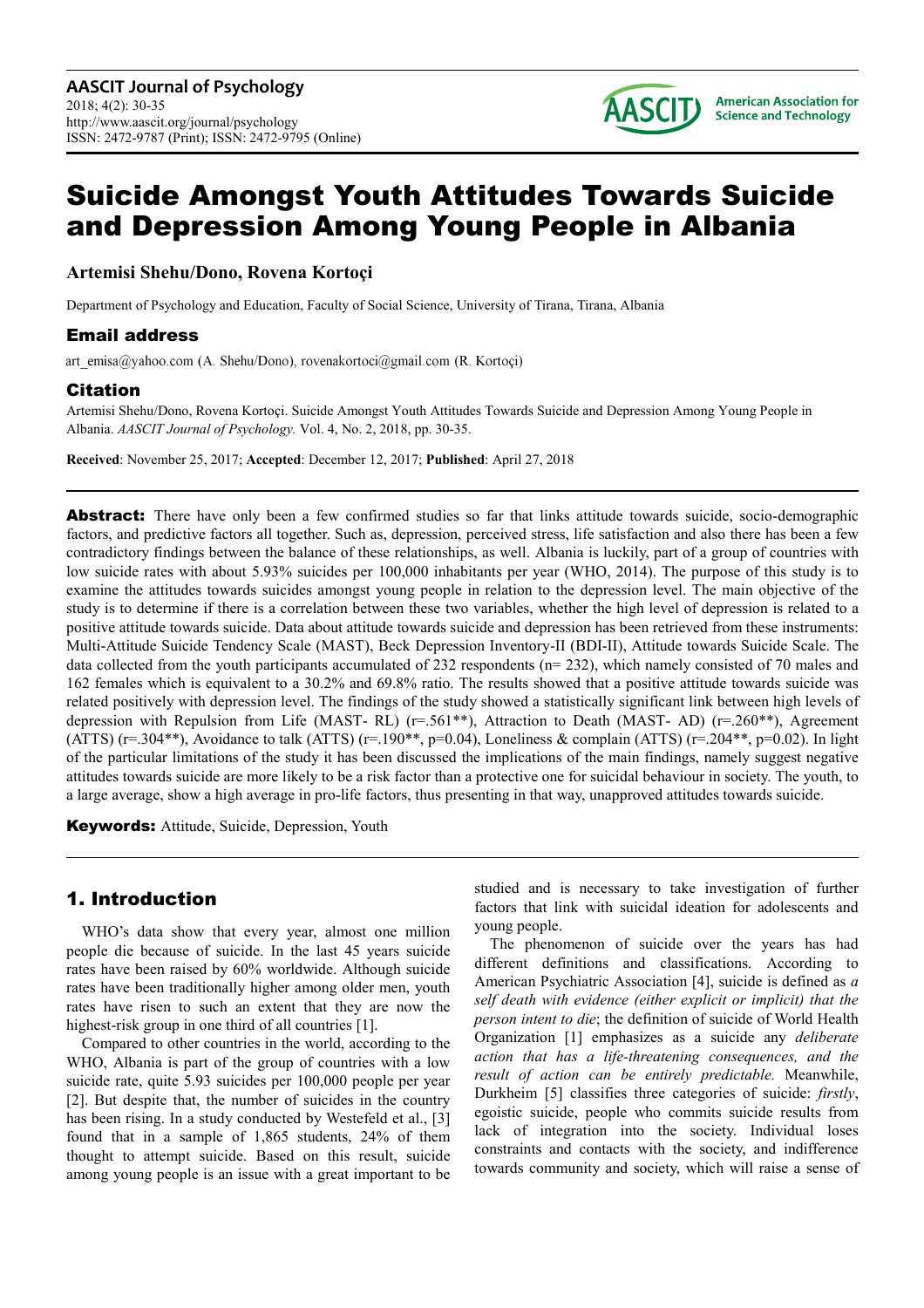loneliness and then commit suicide. *Secondly*, altruistic suicide, people who commit suicide governed by social customs, habit or group pressure, that is, it results from individual pursuit higher commandments, such as religious sacrifices or unthinking political allegiance. *Thirdly,* anomie suicides, people who live in a modern society, commit suicide because of lack of regulation of the individual by society. More specifically, individuals lose an inherent relationship with the society and experience a sudden change in their societal status (e.g., unemployment, divorce, death of family or friend). *The fourth*, fatalistic suicide, people who commit suicide due to excessive control from outside world, individuals found their future blocked and unpredictable.

On the other hand, suicide can be divided into three groups according to Valtonen: (1) suicidal ideas, which defined as individuals who have thoughts and wishes of suicide, but they have not taken action; (2) attempted suicide, which defined as a self- injurious behaviour with a nonfatal outcome accompanied by evidence (either explicit or implicit) that the person intend to die; and (3) completed suicide, which defined as individual destroys themselves intentionally, and who end in a death [6].

Meanwhile, in terms of attitudes, they are a key concept in the socio-psychological models of explanation and prediction of human behaviour and society building in the world around us [7].

Gibb et al., [8] suggested that attitudes toward suicide can serve as a moderating factor, because people vary widely in the degree to which they find suicide is an acceptable action, showing that some people consider suicide as an acceptable option in some cases, while others do not consider it as an unacceptable option. Moreover, they argued that studies show that people who keep accepting attitudes toward suicide, have higher levels of suicide ideas and therefore claimed that attitudes toward suicide may moderate the relationship between determinants of suicidal ideas and ideas of suicide.

A study conducted by Urška Arnautovska and Onja T. Grad [9] aimed at examining Slovenian suicidal attitudes among youngest and their relation to various factors of suicidal risk, concluded that girls have more tolerant attitudes towards suicide than boys, as well as these tolerant attitudes were positively associated with most of the risk factors for suicide.

Kennedy, John and Munuswamy [10] for assessing the attitudes of young people to suicide found different outcomes to the suicidal attitudes. The finding revealed that, permissiveness towards suicide was found to be in two situations, 20 (40%) boys have expressed permissiveness towards suicide in a situation if they are suffering from severe or incurable disease, whereas girls 38 (76%) agree to finish their life in a situation of loneliness. Suicide can be prevented was accepted by 49 (98%) girls whereas only 40 (90%) boys accepted this statement. In order to avoid suicide 30 (60%) girls and 25 (50%) boys say that one should not talk about suicide.

In another study on youth, attitudes toward suicide it was

observed that most of the Indian youth have negative attitude towards suicide and youth who commit suicide than the Australian and Italian youth [11].

Meanwhile, Kisch, Leino and Silverman [12] have found that depressive mood is a risk factor for suicidal behaviour among university students. Moreover, various studies have reported an important link between depression and suicidal ideation among university students, where high levels of depression are associated with high levels of suicidal ideation [13], [14]. The results of a study by Kristine Brown [15] confirmed that depression, loss of hope, perceived stress and suicidal attitudes are independent predictors of suicidal thoughts.

In conclusion, referring to the above-mentioned studies, it is noted that the concept of suicide is an actual and present concept in the youth ranks and as such it is thought, discussed and executed by them. On the other hand, studies point out that suicide types are often the main factors in determining the root cause of its execution by young people. Studies also show that the causes of suicide are mostly related to depressive mood, cultural factors that affect personal perception of suicide, and the time of passing with suicidal ideas to the individual. But gender differences would also be of interest to emphasize suicide attitudes. Studies support the fact that girls are more likely to tolerate suicide than boys.

### 2. Methodology

The purpose of this study is to examine the attitudes towards suicides amongst young people in relation to the depression level. The main objective of the study is to determine if there is a correlation between these two variables, whether the high level of depression is related to a positive attitude towards suicide.

The objective of this study is to investigate the attitudes towards suicide among young people and to investigate the relationship between suicide attitudes and depression influencing factor.

The hypothesis raised in this study is based on other studies, which suggest that it has a higher predisposition to display suicidal attitudes among depressed young people. The hypothesis of the study is: "Young people who have a predisposition to show higher levels of depression will have a more acceptable attitude to suicide compared to young people with a low level of depression."

Population  $(n = 232)$  obtained in this study are young people who are users of social networks. Study participants are young people of the age group (18-29 years), which namely consisted of 70 males and 162 females which is equivalent to a 30.2% and 69.8% ratio. Those who have been selected through online surveys, the survey was distributed to the groups / sites most frequented by young people. Sampling is random (simple). All elements of the study unit have the same opportunity to be represented in the sample.

Data about attitude towards suicide and depression has been retrieved from these instruments: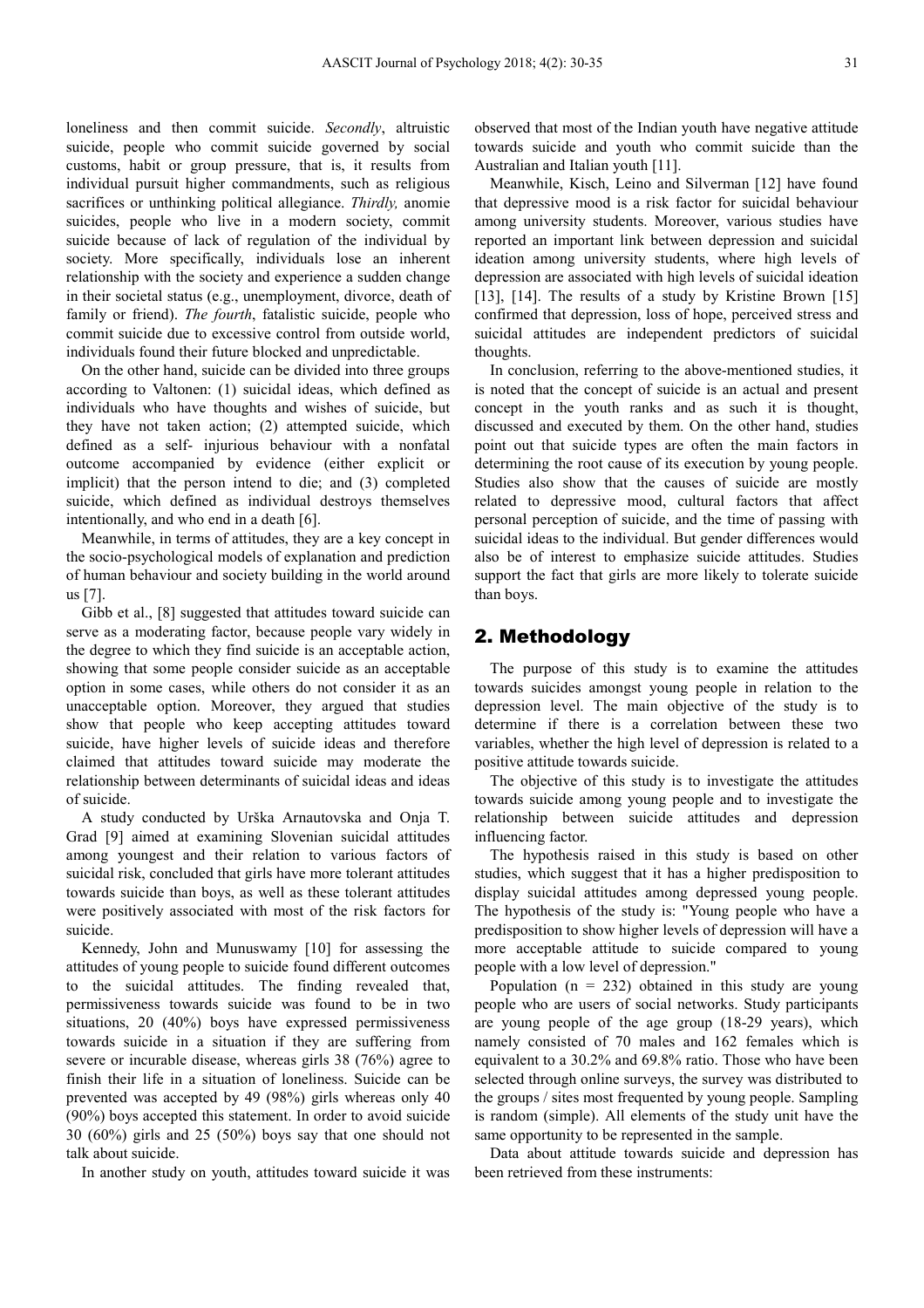Multi-Attitude Suicide Tendency Scale (MAST), developed by Orbach et al., [16], is an important measure in the study of attitudes towards suicide. MAST consists of four subscales involving 30 statements, including repulsion by life (MAST-RL), attraction to life, (MAST-AL), repulsion by death (MAST-RD), and attraction to death (MAST-AD). In this study, the MAST rate was used to look at suicide attitudes among young people, with a confidence rate of  $alpha = 0.71$ . in Italian and Spanish samples, whereas in our study presented alpha =.825.

Attitudes Toward Suicide (ATTS) was developed by Salander Renberg and Jacobsson [17]. The ATTS involving 37 statements about suicidal behaviour with a Likert scale with five points. Six factors have been drawn in our study, which include the following attitude on suicide and beliefs: (1) Permissiveness; (2) Preventability; (3) Incomprehensibility; (4) Avoidance of talking about suicide; (5) Unpredictability; (6) Loneliness & appeal. Cronbach's alpha coefficient ranged from .96, .96, and .97, respectively (Reynolds, 1991; 1991b) while in the present study Cronbach's alpha coefficient was .787.

Beck Depression Inventory-II (BDI-II) is a self-reporting instrument developed by Beck, Steer and Brown [18], to measure the severity of depressive symptoms in adults, assesses symptoms of depression as defined in the American Psychiatric Association's Diagnostic and Statistical Manual of Mental Disorders - Fourth Edition. BDI-II has a good

reliability, give an alpha coefficient of .92 for the outpatient population ( $n = 500$ ), the samples mentioned in the manual and an Alpha alpha =.93 coefficient for college students ( $n =$ 120). BDI-II shows good psychometric features, and there is evidence that this is a valid measure of depression symptoms. The Alpha-coefficient obtained for BDI-II in this study is .835, suggesting a high level of internal consistency.

Demographic information Personal data included information about the gender of a participant, is required for participants to report their age, gender, belief, single child or not, civil and economic status, education and residence.

The method used in this study for data processing is quantitative while the form of survey used is computer communication (KPC).

After collecting the questionnaires, the data collected was submitted to SPSS 22. Data processing was used: Pearson correlation coefficient; T-test; Variance Analysis (ANOVA); Cronbach's Alpha, which serve to give us a more accurate picture of the questionnaire result in tabular form.

For the realization of this study all ethical research issues have been respected.

# 3. Results and Discussion

Correlation with all the Factors Taken in the Study

| <b>Table 1.</b> Correlations with all the factors taken in the study. |  |  |
|-----------------------------------------------------------------------|--|--|
|                                                                       |  |  |

|                      |                     | (MAST)       | $(MAST-RL)$           | $(MAST-AL)$          | (MAST-RD)    | (MAST-AD)    | <b>Depression</b> |
|----------------------|---------------------|--------------|-----------------------|----------------------|--------------|--------------|-------------------|
|                      |                     |              |                       |                      |              |              | Inventory         |
| (MAST)               | Pearson Correlation | $\mathbf{1}$ | $.434**$              | .053                 | $.844***$    | $.421**$     | $.165*$           |
|                      | $Sig. (2-tailed)$   |              | .000                  | .422                 | .000         | .000         | .012              |
|                      | N                   | 232          | 232                   | 232                  | 232          | 232          | 232               |
|                      | Pearson Correlation | .434**       | $\mathbf{1}$          | $-.590**$            | .110         | $.450**$     | $.561**$          |
| $(MAST-RL)$          | $Sig. (2-tailed)$   | .000         |                       | .000                 | .096         | .000         | .000              |
|                      | N                   | 232          | 232                   | 232                  | 232          | 232          | 232               |
|                      | Pearson Correlation | .053         | $-.590$ <sup>**</sup> | $\mathbf{1}$         | .112         | $-.368$ **   | $-.493$ **        |
| $(MAST-AL)$          | $Sig. (2-tailed)$   | .422         | .000                  |                      | .088         | .000         | .000              |
|                      | N                   | 232          | 232                   | 232                  | 232          | 232          | 232               |
|                      | Pearson Correlation | $.844***$    | .110                  | .112                 | $\mathbf{1}$ | $-.027$      | .024              |
| (MAST-RD)            | $Sig. (2-tailed)$   | .000         | .096                  | .088                 |              | .685         | .719              |
|                      | N                   | 232          | 232                   | 232                  | 232          | 232          | 232               |
|                      | Pearson Correlation | $.421**$     | $.450**$              | $-.368**$            | $-.027$      | $\mathbf{1}$ | $.260**$          |
| $(MAST-AD)$ ,        | $Sig. (2-tailed)$   | .000         | .000                  | .000                 | .685         |              | .000              |
|                      | N                   | 232          | 232                   | 232                  | 232          | 232          | 232               |
|                      | Pearson Correlation | $.165*$      | $.561**$              | $-.493**$            | .024         | $.260^{**}$  | $\mathbf{1}$      |
| Depression Inventoy  | $Sig. (2-tailed)$   | .012         | .000                  | .000                 | .719         | .000         |                   |
|                      | N                   | 232          | 232                   | 232                  | 232          | 232          | 232               |
|                      | Pearson Correlation | $.253***$    | $.433***$             | $-.418$ **           | .087         | $.412**$     | $.304**$          |
| Permissiveness       | Sig. (2-tailed)     | .000         | .000                  | .000                 | .186         | .000         | .000              |
|                      | N                   | 232          | 232                   | 232                  | 232          | 232          | 232               |
|                      | Pearson Correlation | .122         | $-.054$               | $.233***$            | .080         | .009         | $-.076$           |
| Preventability       | $Sig. (2-tailed)$   | .063         | .417                  | .000                 | .227         | .897         | .252              |
|                      | N                   | 232          | 232                   | 232                  | 232          | 232          | 232               |
| Incomprehensibility  | Pearson Correlation | .108         | $-.182**$             | $.407**$             | .101         | $-.093$      | $-.235***$        |
|                      | $Sig. (2-tailed)$   | .100         | .005                  | .000                 | .126         | .157         | .000              |
|                      | N                   | 232          | 232                   | 232                  | 232          | 232          | 232               |
|                      | Pearson Correlation | $.240**$     | $.314**$              | $-.155$ <sup>*</sup> | $.140*$      | $.168*$      | $.190**$          |
| Avoidance of talking | $Sig. (2-tailed)$   | .000         | .000                  | .019                 | .033         | .010         | .004              |
|                      | N                   | 232          | 232                   | 232                  | 232          | 232          | 232               |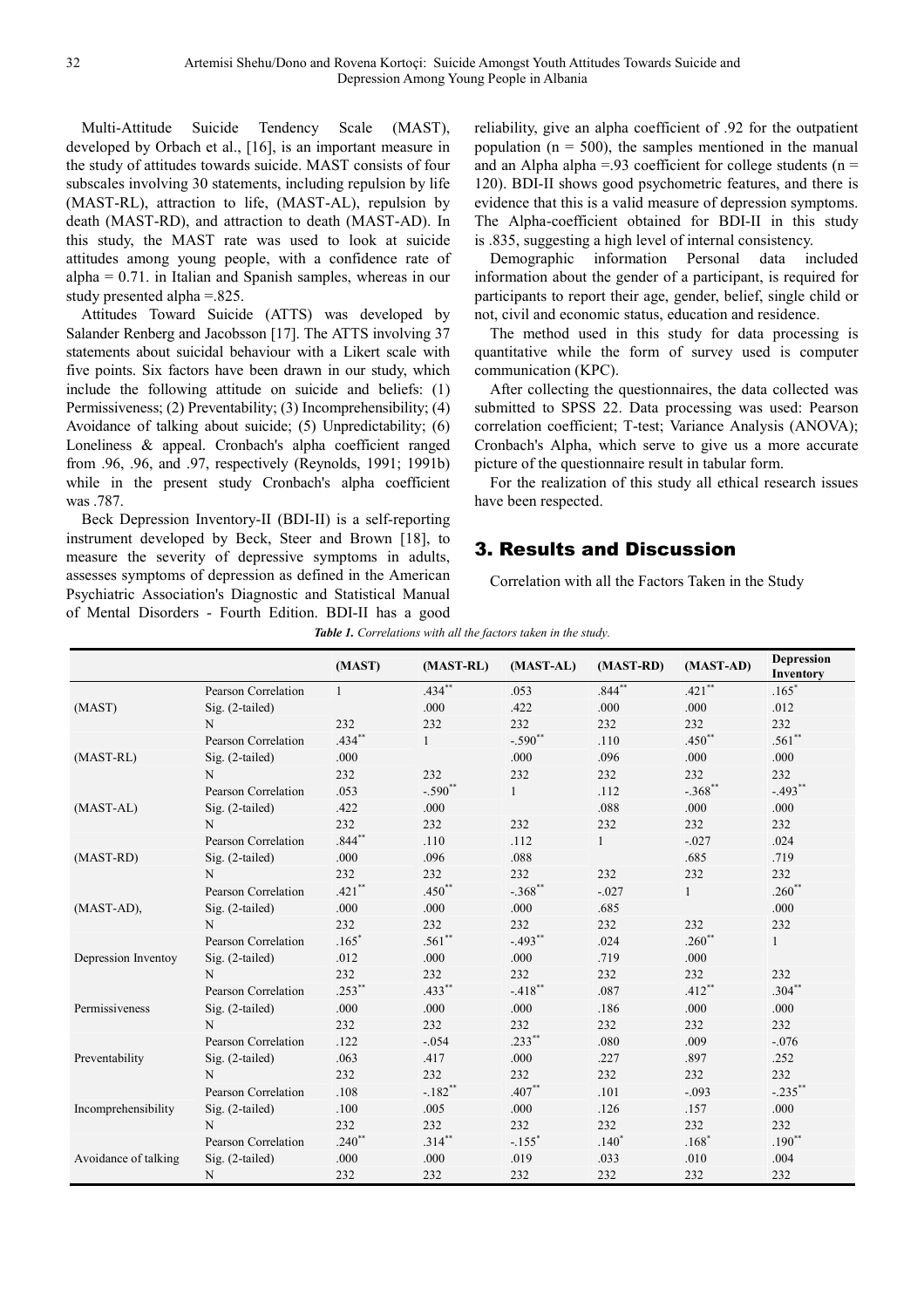|                        |                     | (MAST)    | (MAST-RL) | (MAST-AL) | (MAST-RD) | $(MAST-AD)$ | <b>Depression</b><br>Inventory |
|------------------------|---------------------|-----------|-----------|-----------|-----------|-------------|--------------------------------|
| Unpredictability       | Pearson Correlation | .094      | $.172***$ | $-137$    | .033      | .126        | $.136*$                        |
|                        | $Sig. (2-tailed)$   | .155      | .009      | .037      | .615      | .055        | .038                           |
|                        |                     | 232       | 232       | 232       | 232       | 232         | 232                            |
|                        | Pearson Correlation | $.296***$ | $.209**$  | $-.103$   | $.202**$  | $.241$ **   | $.204**$                       |
| Loneliness $\&$ appeal | $Sig. (2-tailed)$   | .000      | .001      | .118      | .002      | .000        | .002                           |
|                        |                     | 232       | 232       | 232       | 232       | 232         | 232                            |

| Table 1. Continued.  |                                        |                      |              |                                    |                         |                      |                               |  |
|----------------------|----------------------------------------|----------------------|--------------|------------------------------------|-------------------------|----------------------|-------------------------------|--|
|                      |                                        | Permissiveness       |              | Preventability Incomprehensibility | Avoidance<br>of talking | Unpredictability     | <b>Loneliness</b><br>& appeal |  |
| (MAST)               | Pearson Correlation                    | $.253$ **            | .122         | .108                               | $.240**$                | .094                 | $.296*$                       |  |
|                      | Sig. (2-tailed)                        | .000                 | .063         | .100                               | .000                    | .155                 | .000                          |  |
|                      | N                                      | 232                  | 232          | 232                                | 232                     | 232                  | 232                           |  |
|                      | Pearson Correlation                    | $.433$ <sup>**</sup> | $-.054$      | $-.182$ <sup>**</sup>              | $.314***$               | $.172**$             | $.209$ **                     |  |
| (MAST-RL)            | Sig. (2-tailed)                        | .000                 | .417         | .005                               | .000                    | .009                 | .001                          |  |
|                      | N                                      | 232                  | 232          | 232                                | 232                     | 232                  | 232                           |  |
|                      | Pearson Correlation -.418**            |                      | $.233**$     | $.407**$                           | $-.155$ <sup>*</sup>    | $-.137$ <sup>*</sup> | $-.103$                       |  |
| $(MAST-AL)$          | Sig. (2-tailed)                        | .000                 | .000         | .000                               | .019                    | .037                 | .118                          |  |
|                      | $\mathbf N$                            | 232                  | 232          | 232                                | 232                     | 232                  | 232                           |  |
|                      | Pearson Correlation                    | .087                 | .080         | .101                               | $.140*$                 | .033                 | $.202**$                      |  |
| (MAST-RD)            | Sig. (2-tailed)                        | .186                 | .227         | .126                               | .033                    | .615                 | .002                          |  |
|                      | N                                      | 232                  | 232          | 232                                | 232                     | 232                  | 232                           |  |
|                      | Pearson Correlation .412 <sup>**</sup> |                      | .009         | $-.093$                            | $.168*$                 | .126                 | $.241$ **                     |  |
| (MAST-AD),           | Sig. (2-tailed)                        | $.000\,$             | .897         | .157                               | .010                    | .055                 | .000                          |  |
|                      | N                                      | 232                  | 232          | 232                                | 232                     | 232                  | 232                           |  |
|                      | Pearson Correlation .304**             |                      | $-.076$      | $-.235$ **                         | $.190**$                | $.136$ <sup>*</sup>  | $.204$ **                     |  |
| Depression Inventoy  | Sig. (2-tailed)                        | .000                 | .252         | .000                               | .004                    | .038                 | .002                          |  |
|                      | N                                      | 232                  | 232          | 232                                | 232                     | 232                  | 232                           |  |
|                      | Pearson Correlation 1                  |                      | $-.084$      | $-.287$ **                         | .128                    | $.142*$              | $.188***$                     |  |
| Permissiveness       | Sig. (2-tailed)                        |                      | .203         | .000                               | .052                    | .030                 | .004                          |  |
|                      | N                                      | 232                  | 232          | 232                                | 232                     | 232                  | 232                           |  |
|                      | Pearson Correlation -.084              |                      | $\mathbf{1}$ | $.182**$                           | $.185***$               | .013                 | $.156*$                       |  |
| Preventability       | $Sig. (2-tailed)$                      | .203                 |              | .005                               | .005                    | .845                 | .018                          |  |
|                      | N                                      | 232                  | 232          | 232                                | 232                     | 232                  | 232                           |  |
| Incomprehensibility  | Pearson Correlation -.287**            |                      | $.182**$     | $\mathbf{1}$                       | .128                    | .094                 | $-.084$                       |  |
|                      | Sig. (2-tailed)                        | .000                 | .005         |                                    | .051                    | .153                 | .204                          |  |
|                      | N                                      | 232                  | 232          | 232                                | 232                     | 232                  | 232                           |  |
| Avoidance of talking | Pearson Correlation                    | .128                 | $.185***$    | .128                               | $\mathbf{1}$            | $.322**$             | $.278$ **                     |  |
|                      | Sig. (2-tailed)                        | .052                 | .005         | .051                               |                         | .000                 | .000                          |  |
|                      | N                                      | 232                  | 232          | 232                                | 232                     | 232                  | 232                           |  |
| Unpredictability     | Pearson Correlation .142 <sup>*</sup>  |                      | .013         | .094                               | $.322**$                | $\mathbf{1}$         | .069                          |  |
|                      | Sig. (2-tailed)                        | .030                 | .845         | .153                               | .000                    |                      | .296                          |  |
|                      | N                                      | 232                  | 232          | 232                                | 232                     | 232                  | 232                           |  |
|                      | Pearson Correlation .188**             |                      | $.156*$      | $-.084$                            | $.278**$                | .069                 | $\mathbf{1}$                  |  |
| Loneliness & appeal  | Sig. (2-tailed)                        | .004                 | .018         | .204                               | .000                    | .296                 |                               |  |
|                      | N                                      | 232                  | 232          | 232                                | 232                     | 232                  | 232                           |  |

The data collected by the Multi-instrument Attitude Suicide Tendency Scale (MAST) give us a significant positive correlated with repulsion by life (MAST-RL  $(r = .434, )$ )  $p=0.01$ ), repulsion by death (MAST-RD ( $r = .844$ ,  $p = 0.01$ ), Attraction to death (MAST-AD ( $r = .421$ ,  $p = 0.01$ ), Depression Inventory ( $r = 165$ ,  $p = 0.05$ ), Permissiveness (r =.253, p =0.01), Avoidance of talking  $(r = .240, p = 0.01)$ , Loneliness & appeal ( $r = 296$ ,  $p = 0.01$ ).

Meanwhile Repulsion by life (MAST-RL) showed a significant negative correlation with attraction to life (MAST-AL) ( $r = -.590, p=0.01$ ), Incomprehensibility ( $r = -$ .182, p=0.01) and a significant positive correlation was observed with attraction to death (MAST-AD) ( $r = .450$ ,  $p=0.01$ ), Depression Inventory (r =.561,  $p=0.01$ ), Permissiveness ( $r = .433$ ,  $p = 0.01$ ), Avoidance of talking (r  $=$ .314, p=0.01).

Attraction to life (MAST-AL) shows a significant negative correlation with attraction to death  $(MAST-AD)(r=-0.368; p=$ 0.01), Depression Inventory (r=-0..493; p= 0.01), Permissiveness (ATTS)(r=-0.418; p= 0.05), Avoidance of talking  $(ATTS)(r=-0.155; p=0.05)$ ; and significant positive correlation appeared with Preventability  $(ATTS)(r=0.233, p=$ 0.01), Incomprehensibility (ATTS)( $r= 0.407$ ;  $p=0.01$ ).

Repulsion by death (MAST-RD) shows correlation but not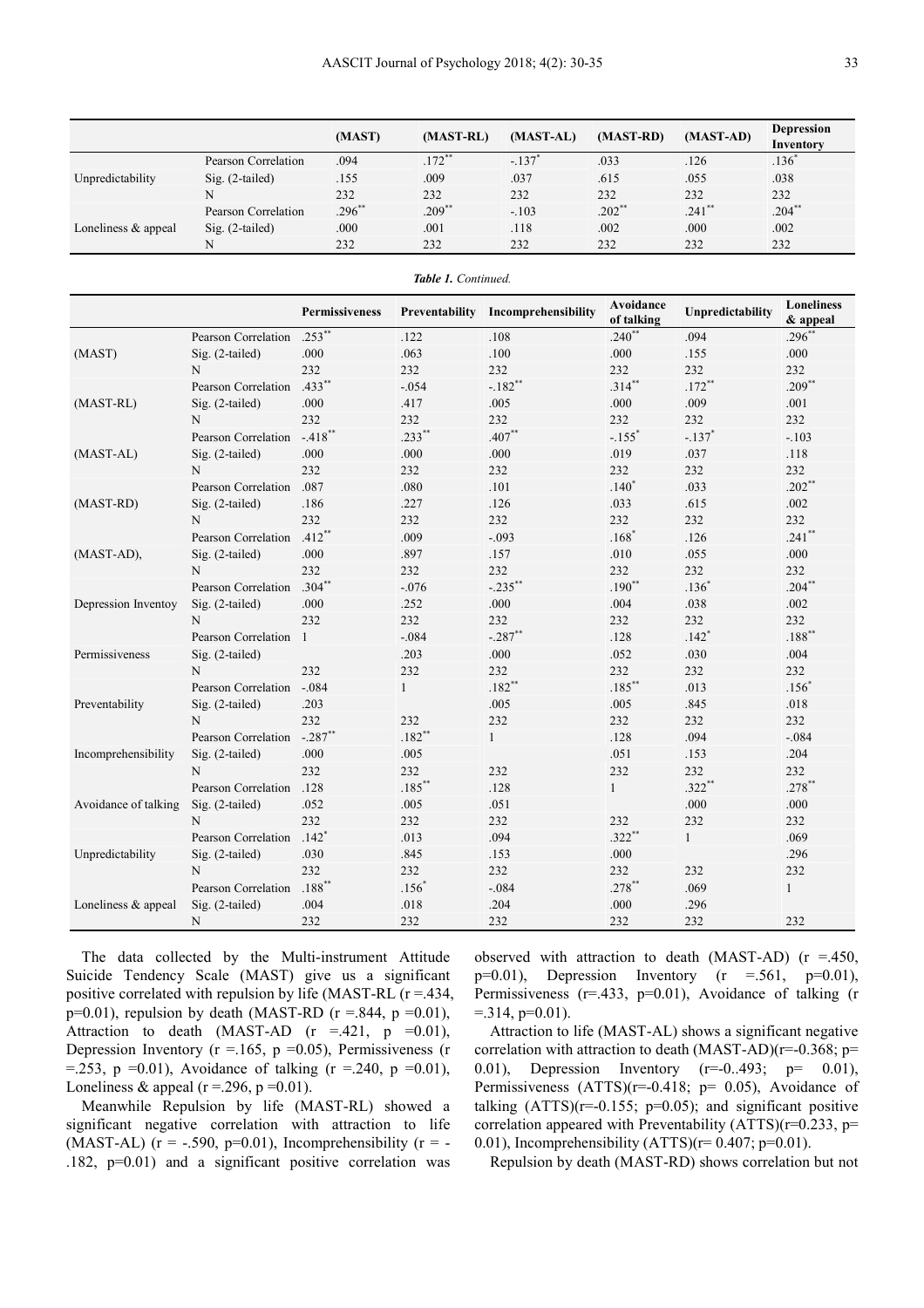significant with subscales Loneliness & appeal  $(r=.202^{**})$ ;  $p=0.01$ ).

Attraction to death (MAST-AD) shows a significant correlation with Permissiveness (ATTS)  $(r=0.412; p=0.01)$ . while with other factors the correlation is important but weak.

Depression Inventory shows significant positive correlation with Permissiveness (ATTS) (r=0.304; p=0.01).

Permissiveness (ATTS) shows significant negative correlation with Incomprehensibility (ATTS) (r=-0.287; p=0.01).

Preventability (ATTS) shows significant positive correlation with attraction to life (MAST-AL; r=.233\*\*; p=0.01). Incomprehensibility  $(r=182**; p=0.001);$ Avoidance of talking  $(r=185**; p=0.001)$ .

Avoidance of talking (ATTS) shows a positive correlation with Unpredictability (ATTS)  $(r=0.322; p=0.01)$ , Loneliness & appeal (ATTS) (r=0.278; p=0.01).

Similar results are found in analog studies as well. Even in other studies such as that conducted by Brandon E. Gibb, Margaret S. Andover MA, Steven RH Beach [8] on ideas and attitudes to suicide, hypothesized that the attitudes of university youth  $(n = 230)$  will moderate the relationship between hopelessness and depressive symptoms and their level of suicidal ideas. In particular, this hypothesis was supported only among men where the level of hopelessness and depressive symptoms were associated significantly with the idea of suicide among those who hold relatively positive attitudes toward suicide.

Another study conducted by Jeon, Park & Shim [19] permissive attitude toward suicide and future intent in individuals with and without depression: results from a nationwide survey in Korea. Many previous studies have revealed that individuals with depression have higher thought of suicide. The group with depression  $(n = 152)$ revealed a significantly higher level of future suicide intent  $(t = 4.65, p \le 0.0001)$  and permissive attitude  $(t = 4.32, p$ <0.0001) than did the group without depression, which regarded suicide as free from life suffering, a personal right, and a solution to a difficult situation. The group with depression showed significantly higher levels of future suicide intent than did the group without depression in those who had a higher permissive attitude  $(t = 4.18, p$ <0.0001), but not in those who had lower permissive attitudes (t = 1.98, p = 0.067).

Permissive attitude toward suicide was associated with intent for suicide in the future in individuals with a high level of depression.

### 4. Conclusions

This study shows that permissive attitude towards suicide is significantly correlated with depression. This implies that a permissive attitude towards suicide may be a risk factor for suicidal behavior.

The findings of the study showed a statistically significant link between high levels of depression with repulsion by life  $(r=.561**)$ , attraction to death  $(r=.260**)$ , Permissiveness

(ATTS) ( $r=0.304**$ ), Avoidance of talking (ATTS) ( $r=190**$ ,  $p=0.04$ ), Loneliness & appeal (ATTS) ( $r=.204**$ ,  $p=0.02$ ). It notes that there is a relationship from the data obtained, which is statistically significant, a relationship, which shows the high level of depression is positively associated with positive attitudes toward suicide.

The result of the study confirms the hypothesis that young people, who have higher levels of depression have more permissive attitude towards suicide than young people who have lower levels of depression.

The need to undertake other studies of attitudes in more representative groups of young people and including other cultural factors that that may affect attitudes towards suicide and depression is an important further step to apply.

It will be of great interest the study of gender differences on suicidal attitudes of girls and boys. As well continuous assessments on the depression level and evaluation on suicidal attitudes on youth group will be necessary to predict and prevent the more critical and possible cases to intervene in time and to recover those with the suitable clinical treatments.

#### References

- [1] World Health Organization. (2009). The project of Suicide prevention (SUPRE). Geneva: World Health Organization.
- [2] World Health Organization. (2014). The project of Suicide prevention (SUPRE). Geneva: World Health Organization.
- [3] Westefeld JS, Homaifar B, Spotts J, Furr S, Range L, Werth JL., Jr Perceptions concerning college student suicide: Data from four universities. Suicide and Life Threatening Behavior. 2005; 35 (6): 640–645.
- [4] American psychiatric association, Dsm-V Diagnostic Statistical Manual of Psychological Disorders, 2013, APA.
- [5] Durkheim, E. (1952). *Suicide: a study in sociology*. London: Routledge & Kegan.
- [6] Valtonen, H. (2007). Suicidal behavior in bipolar disorder (Doctoral dissertation, University of Helsinki). http://helda.helsinki.fi/bitstream/handle/
- [7] Rus, V. S. (1997). Socialna psihologija: teorija, empirija, eksperiment in uporaba II [Social psychology: theory, practise, experiment and use II]. Ljubljana: Davean.
- [8] Gibb E. B., Andover, M. S., Beach, S. H., (2011). Suicide and Life-Threatening Behavior. Volume 36, Issue, http://onlinelibrary.wiley.com/
- [9] Arnautovska, U. Onja, T. (2010). Attitudes Toward Suicide in the Adolescent Population. Crisis (2010), 31, pp. 22-29; Hogrefe.
- [10] Munuswamy, L., & Kennedy, A J., (2016). Attitudes of Youth Towards Suicide. Volume: 5; Issue: 3.
- [11] Eeminia et al (2008) Attitude towards Youth Suicide: A Comparison between Italian, Indian, Australian students. CIMH School of Population health, The University of Melbourne, Austria. 111-117. 3.